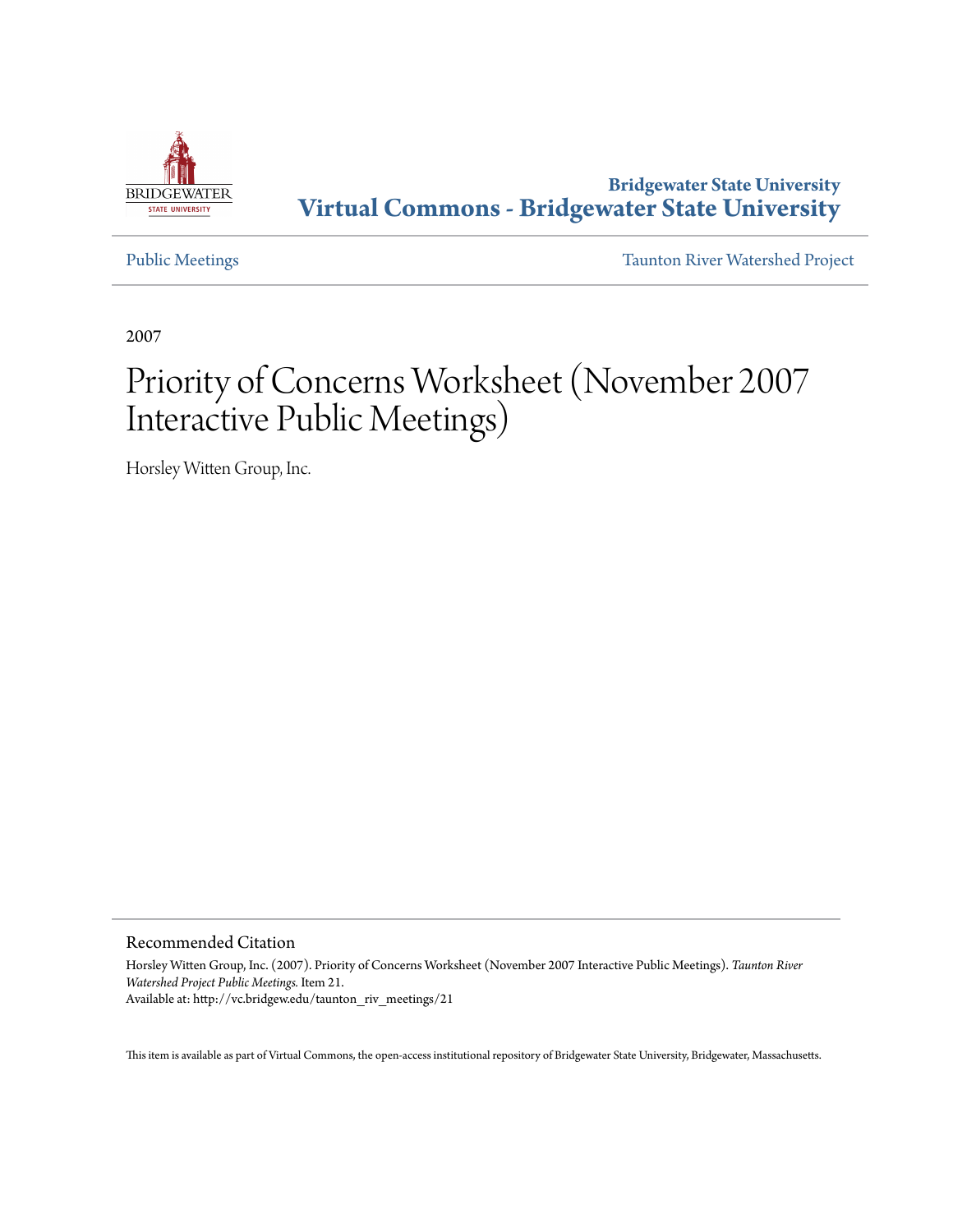

# **In the Taunton watershed, my biggest concerns are:**

(In the right hand column, put them in order of priority, and describe potential solutions for your top 2 concerns on back page)

| The amount of public education and outreach about environmental issues     |  |
|----------------------------------------------------------------------------|--|
| The amount of public education for municipal staff, boards and commissions |  |
| The way wastewater is being managed                                        |  |
| The way stormwater is being managed                                        |  |
| The extent of inappropriate development                                    |  |
| The quality of my drinking water                                           |  |
| The available quantity of my drinking water                                |  |
| The quality of water in the rivers, streams and lakes                      |  |
| The problems with local permitting, compliance and enforcement             |  |
| The effectiveness of my local bylaws/ordinances                            |  |
| The amount of habitat, wetlands and open space being protected             |  |
| The cost of infrastructure repairs and maintenance                         |  |
| Other: (write in)                                                          |  |
| Other: ( <i>write in</i> )                                                 |  |